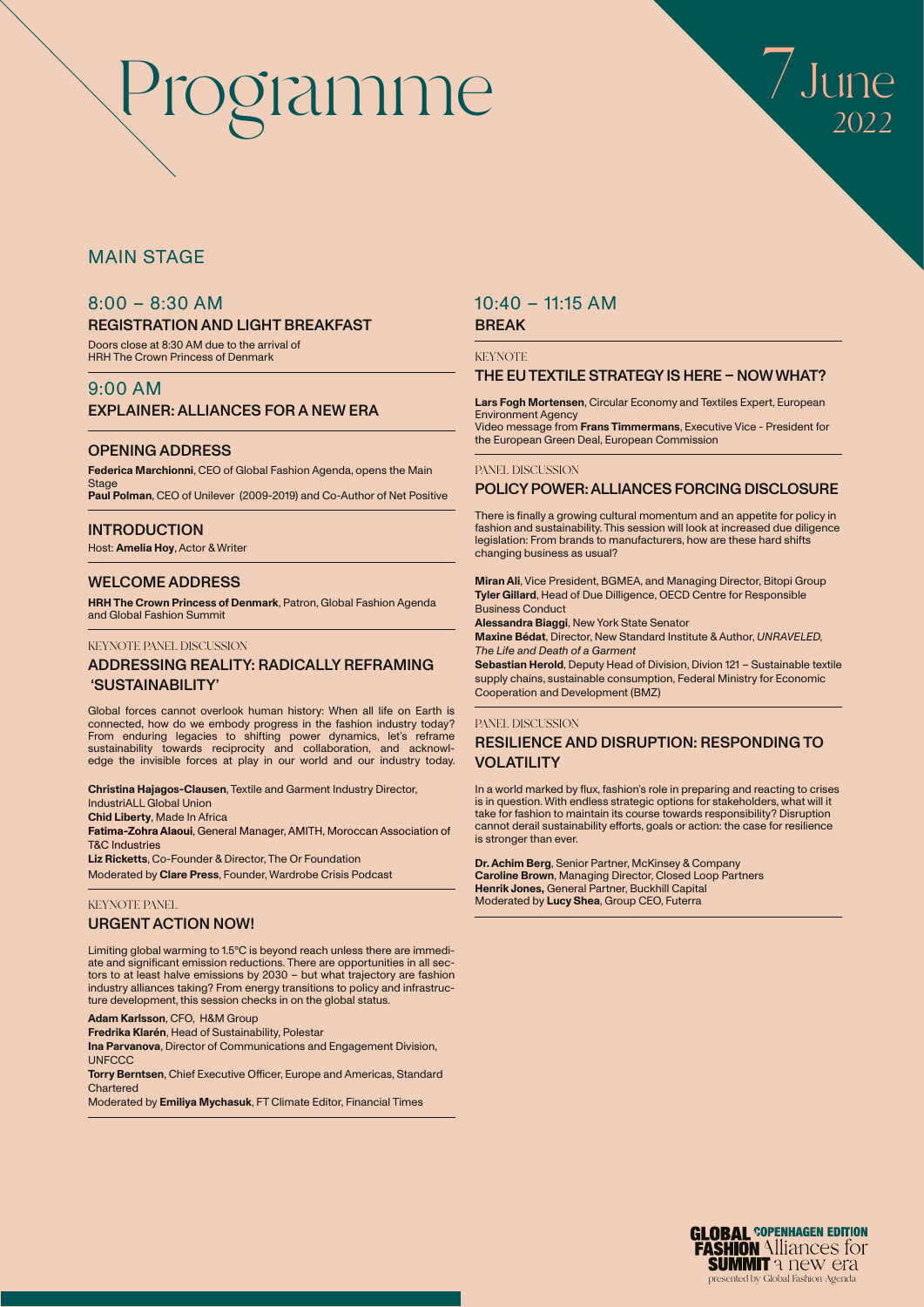

# MAIN STAGE

### 12:30 PM – 2:30 PM **LUNCH BREAK**

#### PANEL DISCUSSION

#### SUBVERTING FASHION'S HISTORICAL EXCLUSION

Despite passionate momentum to address this critical global issue, fashion's historical exclusion continues across all levels of brand operations. This session shares direct learnings from powerful representation alliances, ingraining sustainability strategy with accountability and integrated inclusion.

**Bobby Kolade**, Fashion Designer, BUZIGAHILL **Dr. Marsha Dickson**, President & Co-Founder, Better Buying Initiative Moderated by **Moussa Mchangama**, Co-Founder, In futurum

#### **NIKE WELLNESS BREAK**

#### PANEL DISCUSSION

#### GLOBAL ALLIANCES AND CIRCULARITY: HOW CLOSE ARE WE?

Circularity is a collaborative journey that the industry must embark upon together. Insisting on a globally inclusive, technology-enabled and just transition to the new circular economy is an essential step - aligning on shared quantitative targets towards achieving fashion's circular economy is another. How close are we?

**Halide Alagöz**, Chief Product Officer, Ralph Lauren Corporation **Mustafain Munir**, Director, CYCLO **Priyanka Khana**, Head of Asia Expansion, Fashion for Good **Robert van de Kerkhof**, Chief Commercial Officer, Lenzing **William McDonough**, Chief Executive, McDonough Innovation Moderated by **Dana Thomas**, Journalist and Author of *Fashionopolis: The Price of Fast Fashion and the Future of Clothes*

#### 3:45 – 4:15 PM **BREAK**

#### PANEL DISCUSSION

#### THE MATERIAL CHOICE JOURNEY CONTINUES

So much of fashion's negative impact originates in material choice. So, from this starting point, what better processes can drive positive impact through ESG action from soil to shelf? When it comes to material choice, acknowledging connected ecology across environment and society is key: Let's explore diversified fibre usage and material-level innovation.

**Kyle Bridgeforth**, Co-Owner & Operator, Bridgeforth Farms **Noah Murphy-Reinhertz**, Sustainability Design Lead, Nike **Shaway Yeh**, Founder, yehyehyeh **Surya Valluri**, Chief Sustainability Officer, Grasim Industries Limited Video message by **Target**

# ACTION STAGE

# 12.45 PM –1.15 PM SUSTAINABILITY IN SMALL & MEDIUM **ENTERPRISES**

How can small and medium enterprises in fashion integrate and transform sustainability? In this case study, sustainability rooted in creativity and inclusivity is explored, drawing upon Maison de Mode's experience in uplifting and driving sustainability in brands.

**Hassan Pierre**, Co-Founder and CEO, Maison de Mode

### 1.35 PM –2.20 PM PROTECTING MIGRANT WORKERS IN MAURITIUS: THE POWER OF UNLIKELY ALLIANCES

Migrant workers in sourcing regions are particularly vulnerable to systemic exploitation, with power imbalances to employers and limited support systems. This case study presents learnings from Mauritius and the creation of the Migrant Resource Centre and Just Good Work app, a collaboration between many stakeholders, including ASOS, Anti-Slavery International and IndustriALL Global Union affiliate Confédération des Travailleurs des Secteurs Publique et Privé (CTSP). The collaboration has supported migrant workers in Mauritius to secure their rights.

**Siobhan Mahoney**, Senior Programme Advisor, Anti-Slavery International **Simon Platts**, Commercial ESG & Sustainability Director, ASOS

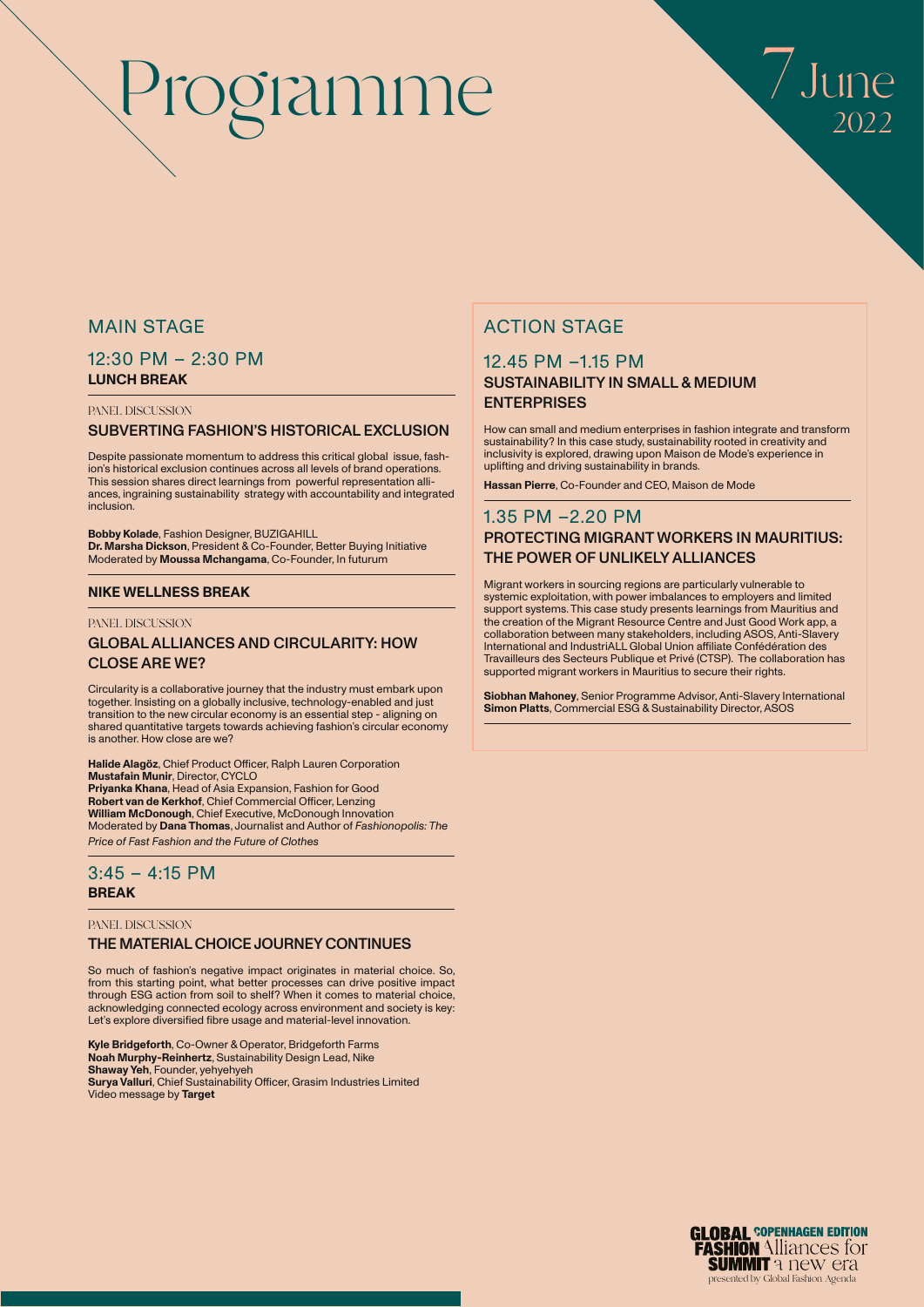

# MAIN STAGE

Moderated by **Silvia Gambi**, Journalist

PANEL DISCUSSION

### WHAT EVEN IS A SUSTAINABLE BRAND?

We're all thinking it: What even is a sustainable brand in 2022? Citizen demand and expectation for action today is steering ever-changing interpretations, guidelines and certifications across ESG in fashion. Meanwhile, society-shifting ethical engagement calls for alliances at a policy level to turn box-ticking into change-making.

**Amina Razvi**, CEO, Sustainable Apparel Coalition **George Harding-Rolls**, Campaign Manager, Changing Markets Foundation **Hana Kajimura**, Head of Sustainability, Allbirds **Joy Howard**, CEO & Founder, Early Majority Moderated by **Alec Leach**, Author and Strategist

#### PANEL DISCUSSION

#### SUPERCHARGED STORYTELLING

Sustainability communications can get pretty boring pretty fast without incredible role models and nuanced discourse. Social media is supercharging storytelling in fashion through a powerful, SDG-guided blend of education and engagement: How is this movement contrasting and combatting media reporting neglect?

**Aditi Mayer**, Sustainable fashion blogger, photojournalist and labor rights activist **Willow Defebaugh**, Co-Founder. Editor-in-Chief, Atmos Moderated by **Sophia Li**, Journalist, Co-Founder, Steward

#### **CLOSING REMARKS**

6:00 PM

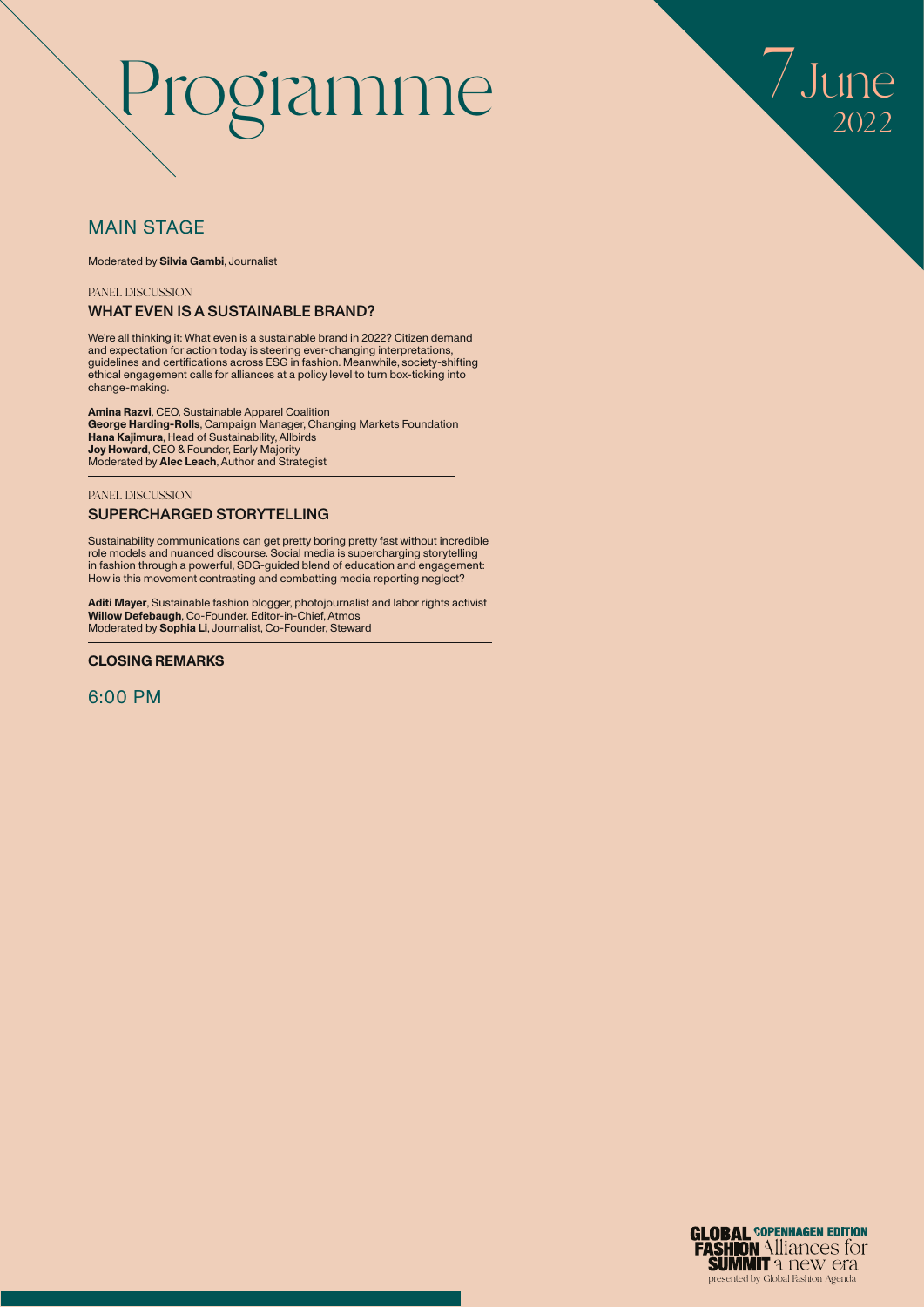

# MAIN STAGE

# $8:00 - 8:45$  AM

REGISTRATION AND LIGHT BREAKFAST

Doors close at 8:45 AM.

# 9:00 AM OPENING REMARKS

Host: **Amelia Hoy**, Actor & Writer

KEYNOTE PANEL DISCUSSION

### ALLIANCES WORK: WAGE SYSTEMS AND WORK ENVIRONMENTS

Spotlighting the ongoing dedication to increasing engagement and reparative action for human rights. What makes a successful alliance, and how can ESG support? This session, featuring different perspectives and challenges, shares insights from cross-landscape collaboration efforts.

**Alexander Kohnstamm**, Executive Director, Fair Wear, The Industry We Want

**Aron Cramer**, CEO and President, BSR **Kathleen Talbot,** Chief Sustainability Officer and VP Operations, Reformation Moderated by **Jasmin Malik Chua,** Sourcing and Labour Editor, Sourcing

Journal

#### PANEL DISCUSSION INTRODUCING: THE GFA MONITOR

This session holds space to explore and celebrate Global Fashion Agenda's most recent global alliance project: The GFA Monitor. Providing an updated route of travel for the industry together with leading topical expert organisations, this session breaks down our vision for achieving a net positive industry by 2050.

**Ashley Gill**, Chief Strategy Officer, Textile Exchange **Jason Kibbey**, CEO, Higg **Laura Balmond**, Fashion Lead, Ellen Macarthur Foundation **Sharon Waxman**, President & CEO, Fair Labor Association Moderated by **Peder Michael Pruzan-Jorgensen**, Board Member, Global Fashion Agenda

#### **CONVERSATION** TRUE LUXURY: A PRODUCT DESIGNED TO LAST FOREVER

This discussion will explore how sustainability can be engrained in the philosophy of luxury brands to drive purpose. The panelists will discuss how, by expressing stories of history, creativity and sustainability through product, businesses can act in line with their values.

**Leo Rongone**, CEO, Bottega Veneta **Marie-Claire Daveu**, CSO, Kering Moderated by **Tamsin Blanchard**, Fashion Journalist and Editor

### **NIKE WELLNESS BREAK**

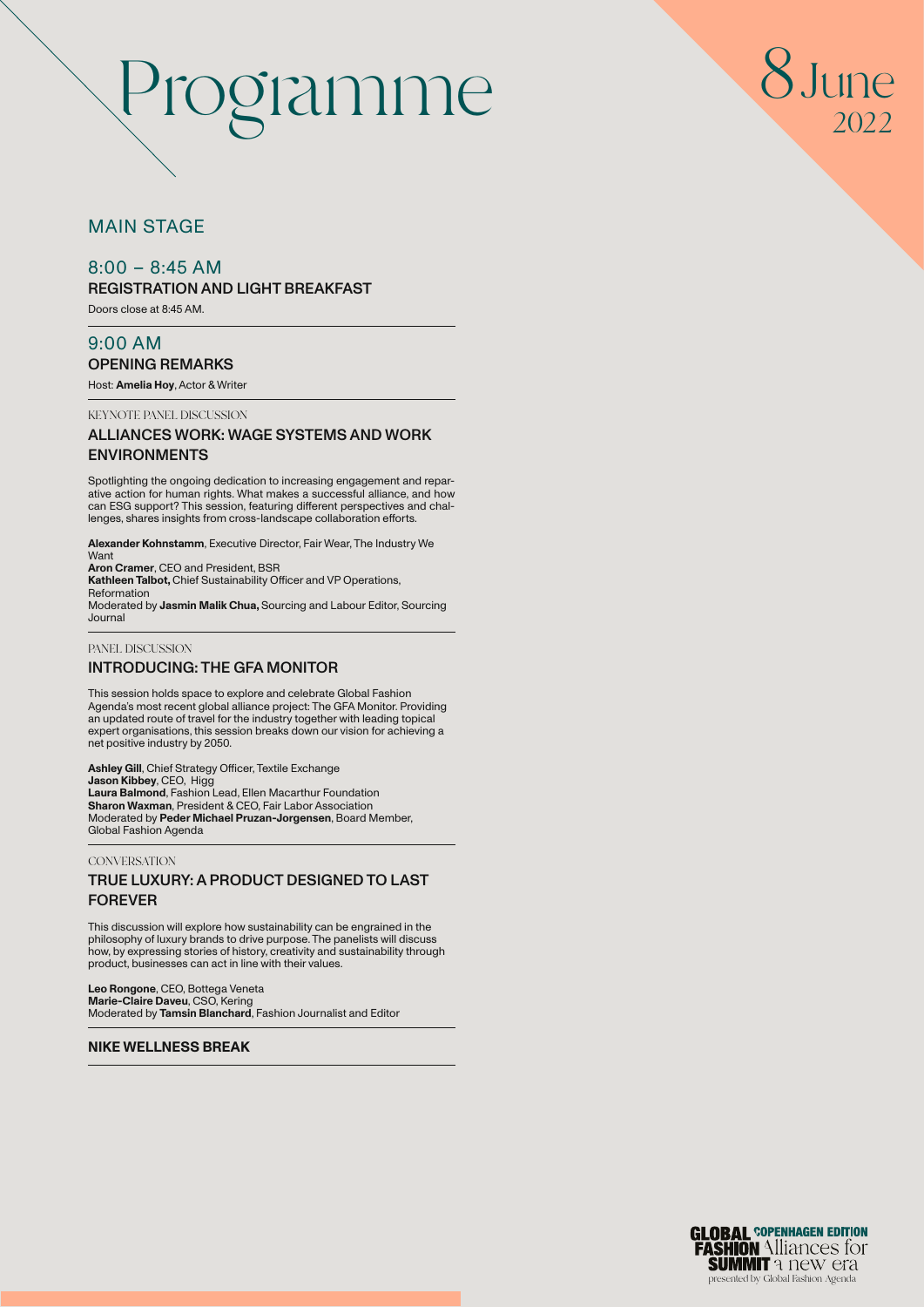# $Inne$ 2022

# MAIN STAGE

# $10:40 - 11:15$  AM BREAK

PANEL DISCUSSION

# HISTORIES AND FUTURES FOR FASHION **EDUCATION**

To solve such epic issues, new thinking is needed across the fashion industry - especially within its leadership. Decolonising the European and North American fashion curriculum is an important approach to this task. What does it mean to improve the standards of fashion education to support talent - and what can industry institutions and frameworks do to help?

**Frederica Brooksworth**, Executive Director, Council for International African Fashion Education (CIAFE) and Director of IA Connect (Industrie Africa)

**Ngozi Okaro**, Executive Director, Custom Collaborative **Nina Stevenson**, Head of Education, Centre for Sustainable Fashion, University of the Arts London

**Rahemur Rahman**, Creative Director, Rahemur Rahman Moderated by **Bella Webb**, Sustainability Editor, Vogue Business

#### PRESENTATION

A DECARBONISED FASHION SUPPLY CHAIN WITHIN REACH: THE \$2 BILLION UNLOCK **Lewis Perkins**, President, Apparel Impact Institute

# 12:05 PM – 1:45 PM **LUNCH BREAK**

PANEL DISCUSSION

#### THE ROLE OF RETAIL

Retail plays a major role in the transition to sustainability. As the cultural bridge between production and consumption, what shifts, tactics, technologies and new strategies are emerging to balance consumer expectation with planetary boundaries? This session brings together competitor voices to share urgent learnings.

### **Adrien Da Maia**, CEO, Courrèges

**Max Bittner,** CEO, Vestiaire Collective Moderated by **Chinazo Ufodiama,** Brand and Communications Consultant

#### PANEL DISCUSSION

### TRACEABILITY AND TRANSPARENCY FOR SYSTEMIC CHANGE

Traceability urges brands to be more transparent about their social and environmental efforts - transparency is foundational to achieving systemic change. What new track and trace standards, technologies and approaches are enforcing disclosure and how are brands responding?

**Janet Mensink,** Executive Director, The Social & Labor Convergence Program

**Maeve Galvin**, Global Policy & Campaign Director, Fashion Revolution **Natasha Franck**, CEO & Founder, EON **Nicolaj Reffstrup**, Founder, GANNI **Thierry Andretta,** CEO, Mulberry Moderated by **Lily Cole**, Author, Podcaster and Advisor for UNECE

# ACTION STAGE

# 11.00 AM –11.30 AM

### NET ZERO PAKISTAN: TURBOCHARGING SUPPLY CHAIN DECARBONISATION

Pakistan's textile sector has come together to help decarbonise global supply chains – but will this be enough on its own? From global brands to their suppliers in Pakistan, a combined effort is needed to finance the shared goal of low carbon supply chains. How can regional coalitions tap into the power of strategic alliances to do this?

**Brooke Roberts-Islam**, Senior Contributor, Forbes **Ebru Debbag**, Executive Director Global Sales and Marketing, Soorty Enterprises

**Kurt Kipka**, Chief Impact Officer, Apparel Impact Institute **Talha Khan**, Executive Director, Pakistan Environment Trust

# ACTION STAGE

# 12.15 PM – 1.00 PM ESG POLICY REQUIREMENTS: USING DATA TO PREPARE FOR THE NEW ERA OF CARBON **DISCLOSURE**

Measuring and reporting on carbon emissions is top of mind today for everyone from investors to consumers to policy makers. As an executive, you are keenly aware that meeting and exceeding ESG goals is ultimately your responsibility and stakeholders will hold you accountable. The good news is the technology already exists to provide the measurement and insights needed to continuously understand and improve your progress.

Join executives from Higg, Puma, SME Brand, and Zalando as they discuss upcoming policy and how they're leading the industry and their teams to a Net Positive future. Panel members will discuss:

- The carbon reduction initiatives that have proven successful for their business
- How they have created an impact-driven culture throughout their companies
- How they're setting SBTs to measure success • Top advice for brands, regardless of where they are on their journey

**Hana Kajimura**, Head of Sustainability, Allbirds **Jason Kibbey**, CEO, Higg

**Stefan Seidel**, Senior Head of Corporate Sustainability, PUMA **Kathleen Talbot**, Chief Sustainability Officer and VP Operations, Reformation

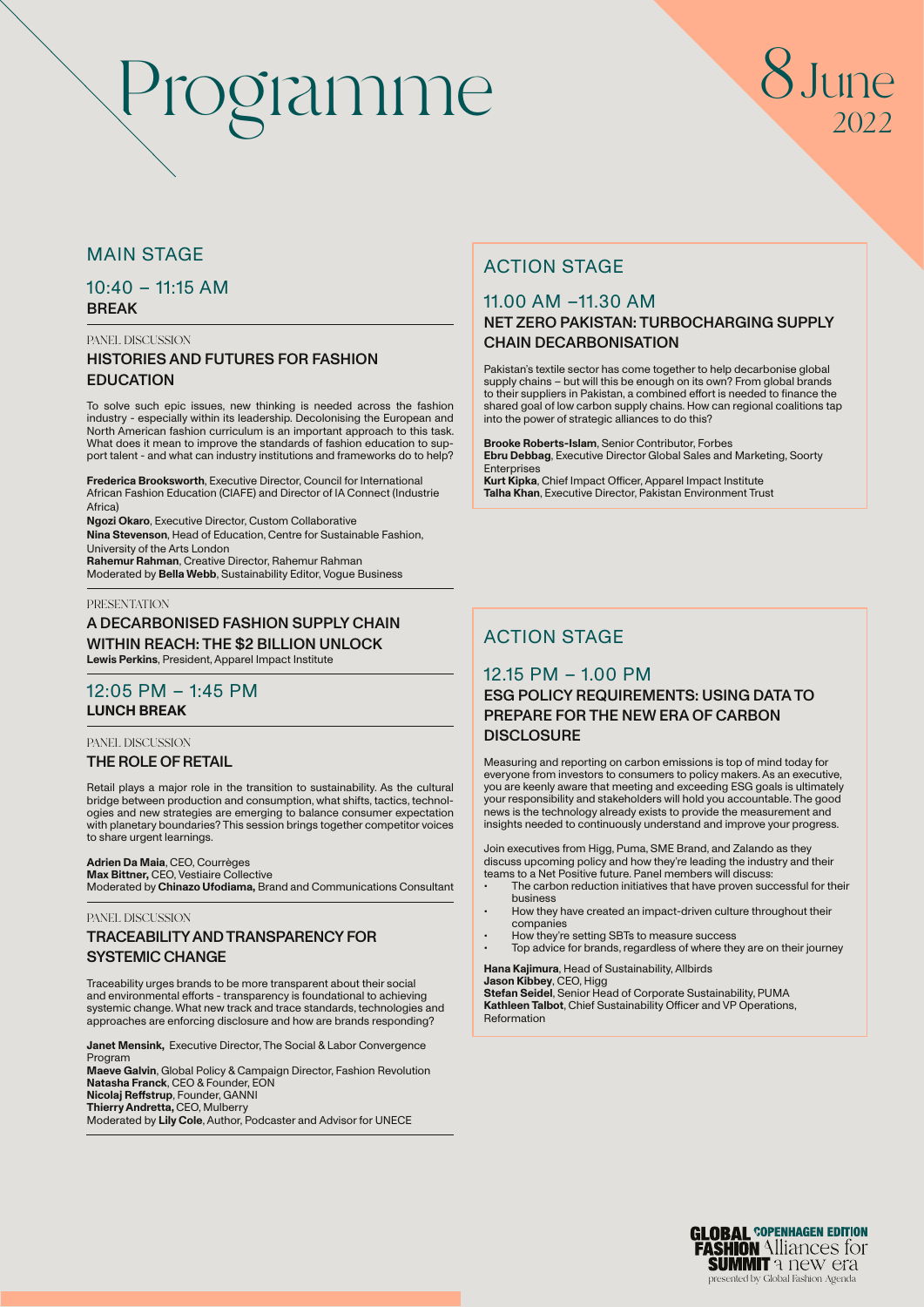# Programme 8June

# 2022

PANEL DISCUSSION

### STRENGTHENING ACCOUNTABILITY FOR 1.5 **DEGREES**

Accountability within fashion's carbon emissions reduction journey is a shared goal - not only between industry and society but through frameworks like the Paris Agreement. Disciplinary action for broken reduction targets must be expected, alongside policy's role in strengthening company duty. How can fashion keep 1.5°C accountable?

**Jeannie Renne-Malone,** VP Global Sustainability, VF Corporation **Lindita Xhaferi-Salihu,** Fashion Charter Lead, UN Climate Change **Matthew Guenther,** Director Environmental Sustainability, TAL Apparel **Stefan Seidel,** Senior Head of Corporate Sustainability, PUMA Moderated by **Laila Petrie**, CEO, 2050

#### PANEL DISCUSSION

#### SCIENCE-BASED TARGETS FOR NATURE

Addressing interconnected issues isn't easy: Mapping water crisis cause and effect is a complex process. Contextualising targets is a good place to start, using Science-Based Targets to provide a tangible framework. Mass species extinction has begun. Ultimately, what does it mean to integrate environmental justice into holistic biodiversity strategy?

**Jocelyn Wilkinson**, Responsibility Programme Director, Burberry **Kristen Nuttall**, Project Lead, The Fashion Pact **Margot Wood**, PhD, Director of Nature-Positive Value Chains, Conservation International **Xiye Bastida**, Climate Justice Activist Moderated by **Patrick Frick,** Global Coordinator, Global Commons

# 3:30 PM – 4:30 PM **BREAK**

#### VIDEO PRESENTATION NIKE'S VISION FOR A CIRCULAR FUTURE

The science is clear and we hear it from athletes every day: we must do more to protect the future of this planet and the future of sport. Nike has been embedding and advancing sustainable solutions for decades, considering how product is sourced, made, used, returned, reused and ultimately reimagined as something new. As a design and innovation-led company, Nike continues to re-imagine and anticipate the possibilities of tomorrow. In this pre-recorded session you'll hear from Nike leaders and athletes on how the athletic leader strives to explore new solutions and partner in unexpected places to create products that last longer and are designed with their end in mind.

Video message from: **Eliud Kipchoge**, Runner and Marathon World Record Holder **John Hoke**, Chief Design Officer, Nike **Noel Kinder,** Chief Sustainability Officer, Nike **Seana Hannah**, VP Sustainable Innovation, Nike

# ACTION STAGE

# 1.15 PM – 2.15 PM

# GANNI'S CARBON RETHINK: FROM OFFSETTING TO INSETTING

There's increasing industry discussion around the actual impact of carbon offsetting and what makes a holistic climate action strategy. Presented as a transparent case study from the team at GANNI, this session explores carbon insetting's ability to decarbonise the supply chain, empower suppliers and drive positive change beyond the brand.

**Nicolaj Reffstrup**, Founder, GANNI **Dio Kurazawa**, Co-Founder, The Bear Scouts VOF **Lubomila Jordanova**, Founder, Plan A **Jade Wilting**, Environmental Responsibility Manager, GANNI **Miguel Repas Gonçalves**, Co-Founder, CEO, STRIX

# ACTION STAGE

# 3.45 PM – 4.45 PM CIRCULAR FASHION PARTNERSHIP CASE STUDY

Circular Fashion Partnership aims to achieve a long-term, scalable and just transition to a circular fashion industry. During this case study, Global Fashion Agenda congregates participants of the Circular Fashion Partnership to share tangible learnings and concrete recommendations on accelerating and scaling recycling of post-industrial textile waste domestically in Bangladesh.

**Helene Smits,** Chief Sustainability Officer, Recover **Mumit Hasan**, Head of Operations – Bangladesh, Reverse Resources **Alexander Granberg**, Project Specialist – Sustainability & Innovation, **BESTSELLER Vidiya Amrit Khan**, Director BGMEA, The Bangladesh Garment Manufacturers and Exporters Association (BGMEA),

**Holly Syrett,** Impact Programmes & Sustainability Director, Global Fashion Agenda

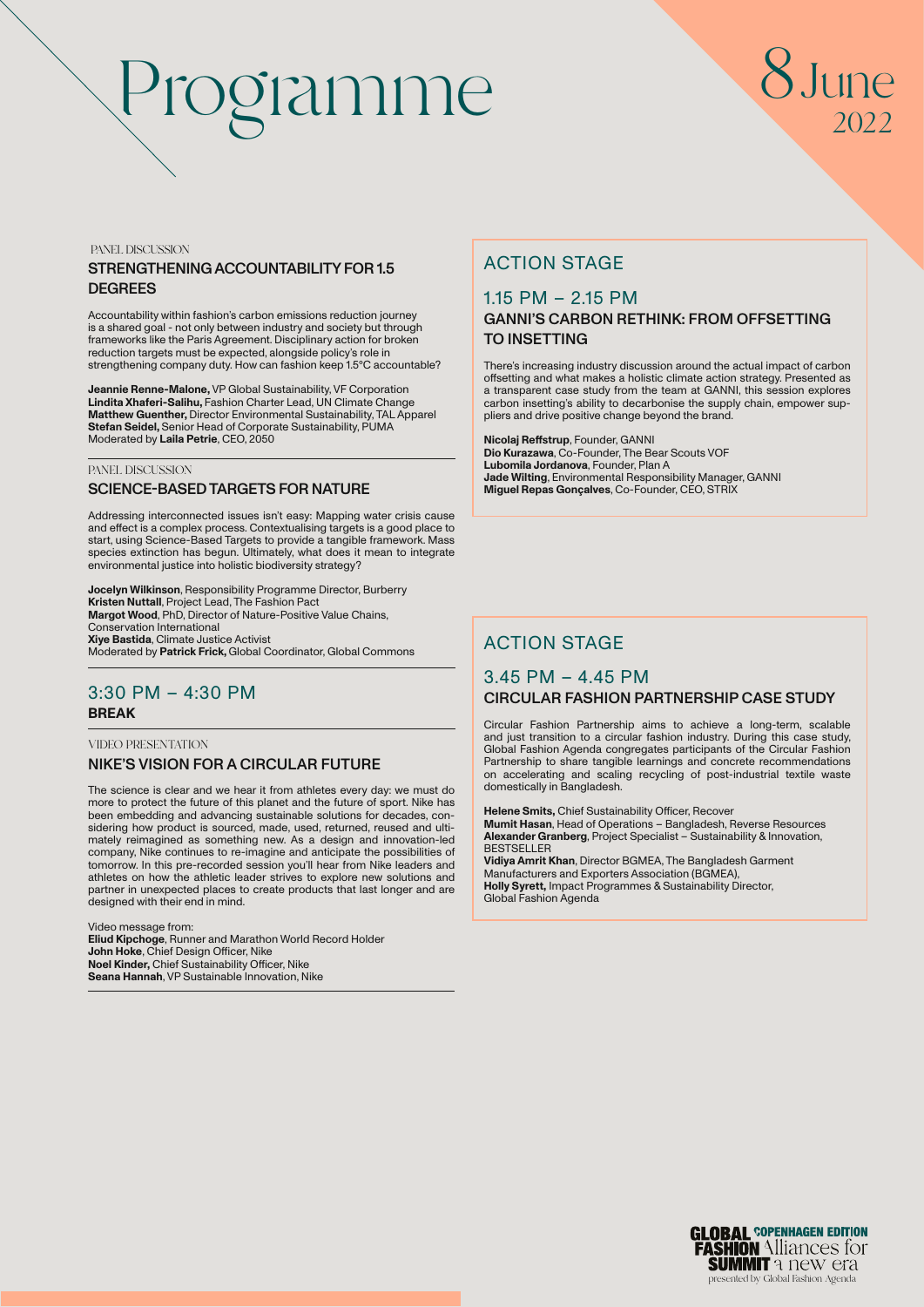8June 2022 DAY<sub>2</sub>

#### PANEL DISCUSSION METAVERSE IMPACT + DECENTRALISED FUTURES

It's time to take a more serious look at how blockchain technology has and will support sustainability initiatives in fashion. When open-source gov-ernance prevails, major impact implications follow in the metaverse and beyond. Understanding research on the environmental and socio-cultural implications of this emerging realm is key.

**Evelyn Mora**, CEO & Founder, Digital Village **Jeremy Karl,** Co-Founder, Hibiscus Tech **Leanne Elliott Young**, CEO and Co-Founder, Institute of Digital Fashion **Marjorie Hernandez**, Co-Founder, The Dematerialised Moderated by **Faith Robinson,** Co-Founder, CogDis

CONVERSATION AND CLOSING REMARKS

#### THE VALUE CHAIN REPRESENTATION CHALLENGE

The global nature of fashion's value chain puts pressure on an equity-driven approach to sustainability talks. But how is this possible when diverse representation is missing from critical conversations? From travel restriction challenges to limited community reach, this session addresses the Eurocentric Global North context of the Global Fashion SummitCopenhagen Edition, touching upon current dilemmas and future opportunities for change.

**Nikhil Hirdaramani**, Sustainability Expert, Hirdaramani Group **Syed Naved Husain**, Group Director & CEO, Beximco Limited Moderated by **Federica Marchionni,** CEO, Global Fashion Agenda

#### **CLOSING REMARKS**

6:00 PM